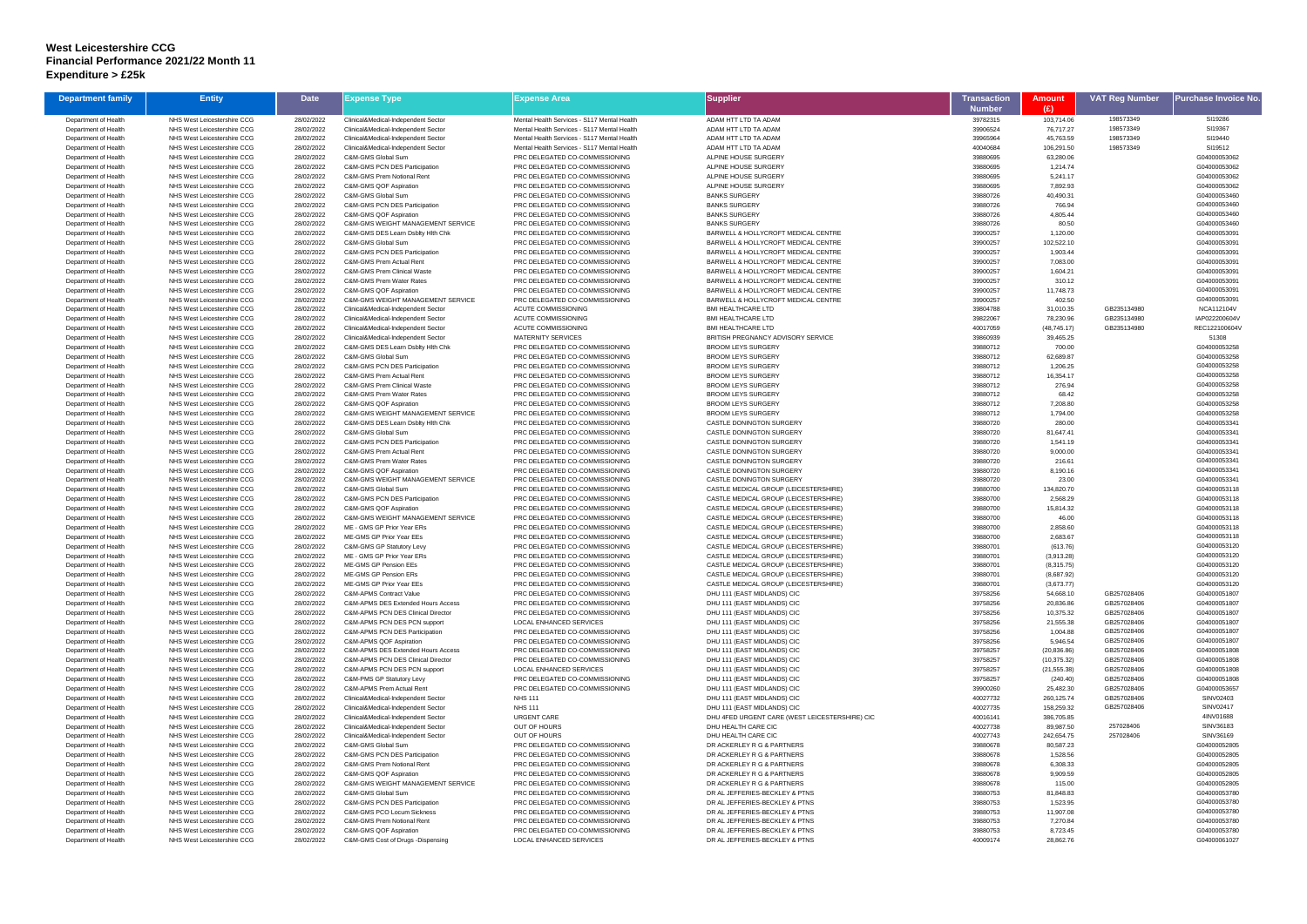Department of Health NHS West Leicestershire CCG 28/02/2022 C&M-GMS Prof Fees Dispensing PRC DELEGATED CO-COMMISSIONING DR AL JEFFERIES-BECKLEY & PTNS 40009174 11,612.43 11,612.43 G04000061027 Department of Health NHS West Leicestershire CCG 28/02/2022 C&M-GMS DES Extended Hours Access PRC DELEGATED CO-COMMISSIONING DR B HEAP & M ARAM 39880683 13,291.18 13,291.18 504000052873 Department of Health NHS West Leicestershire CCG 28/02/2022 C&M-GMS DES Learn Dsblty Hlth Chk PRC DELEGATED CO-COMMISSIONING DR B HEAP & M ARAM 39880683 39880683 1,540.00 1,540.00 504000052873 Department of Health NHS West Leicestershire CCG 28/02/2022 C&M-GMS Global Sum PRC DELEGATED CO-COMMISSIONING DR B HEAP & M ARAM 39880683 37,696.59 37,696.59 37,696.59 G04000052873 Department of Health NHS West Leicestershire CCG 28/02/2022 C&M-GMS PCN DES Clinical Director PRC DELEGATED CO-COMMISSIONING DR B HEAP & M ARAM 39880683 6,618.09 6,618.09 6,618.09 6,618.09 6,618.09 6,618.09 6,618.09 6,618. Department of Health NHS West Leicestershire CCG 28/02/2022 C&M-GMS PCN DES PCN support LOCAL ENHANCED SERVICES DR B HEAP & M ARAM 39880683 39880683 13,749.50 13,749.50 504000052873 Department of Health NHS West Leicestershire CCG 28/02/2022 C&M-GMS PCN DES Participation PRC DELEGATED CO-COMMISSIONING DR B HEAP & M ARAM 39880683 694.76 694.76 694.76 694000052873 Department of Health NHS West Leicestershire CCG 28/02/2022 C&M-GMS PCO Other PRC DELEGATED CO-COMMISSIONING DR B HEAP & M ARAM 39880683 39880683 3,099.00 3,099.00 S04000052873 Department of Health NHS West Leicestershire CCG 28/02/2022 C&M-GMS Prem Notional Rent PRC DELEGATED CO-COMMISSIONING DR B HEAP & M ARAM 39880683 2,631.83 2,631.83 2,631.83 39880683 2,631.83 39880683 2,631.83 39880683 2,63 Department of Health NHS West Leicestershire CCG 28/02/2022 C&M-GMS Prem Water Rates PRC DELEGATED CO-COMMISSIONING DR B HEAP & M ARAM 39880683 591.36 591.36 591.36 591.36 591.36 591.36 591.36 591.36 591.36 591.36 591.36 5 Department of Health NHS West Leicestershire CCG 28/02/2022 C&M-GMS QOF Aspiration PRC DELEGATED CO-COMMISSIONING DR B HEAP & M ARAM 39880683 3,519.04 39880683 3,519.04 504000052873 Department of Health NHS West Leicestershire CCG 28/02/2022 C&M-GMS WEIGHT MANAGEMENT SERVICE PRC DELEGATED CO-COMMISSIONING DR B HEAP & M ARAM 39880683 Department of Health NHS West Leicestershire CCG 28/02/2022 Miscellaneous Expenditure (L9) GP FORWARD VIEW DR B HEAP & M ARAM 39970582 38,698.00 EXTACC2122M11-8 Department of Health NHS West Leicestershire CCG 28/02/2022 C&M-PCN DES Support Payment PRC DELEGATED CO-COMMISSIONING DR B HEAP & M ARAM 39970795 29,403.00 29,403.00 IIFSP2122M1108 Department of Health NHS West Leicestershire CCG 28/02/2022 C&M-APMS PCN DES Clin Pharmacist PRC DELEGATED CO-COMMISSIONING DR B HEAP & M ARAM 39970895 32,352.14 39970895 32,352.14 M102122ARRSCP06 Department of Health NHS West Leicestershire CCG 28/02/2022 C&M-GMS PCN DES Physiotherapist PRC DELEGATED CO-COMMISSIONING DR B HEAP & M ARAM 39970968 75,893.92 768.93.92 M102122ARRSFCP06 Department of Health NHS West Leicestershire CCG 28/02/2022 C&M-PCN DES Paramedic Advanced Practitioner PRC DELEGATED CO-COMMISSIONING DR B HEAP & M ARAM 39971006 39971006 Department of Health NHS West Leicestershire CCG 28/02/2022 C&M-APMS PCN DES Clin Pharmacist PRC DELEGATED CO-COMMISSIONING DR B HEAP & M ARAM 39971010 32,352.14 39971010 32,352.14 M102122ARRSCP06M9 Department of Health NHS West Leicestershire CCG 28/02/2022 C&M-PCN DES Paramedic Advanced Practitioner PRC DELEGATED CO-COMMISSIONING DR B HEAP & M ARAM 39971038 27,656.52 27,656.52 M102122ARRSPARA06M9 Department of Health NHS West Leicestershire CCG 28/02/2022 C&M-WAF extra session - staff PRC DELEGATED CO-COMMISSIONING DR B HEAP & M ARAM 39971118 48,860.00 WAF2122M1023 Department of Health NHS West Leicestershire CCG 28/02/2022 C&M-GMS Cost of Drugs -Dispensing LOCAL ENHANCED SERVICES DR B HEAP & M ARAM 40009177 45,831.31 40009177 45,831.31 G04000061035 Department of Health NHS West Leicestershire CCG 28/02/2022 C&M-GMS Prof Fees Dispensing PRC DELEGATED CO-COMMISSIONING DR B HEAP & M ARAM 40009177 40009177 12,052.94 40009177 12,052.94 504000001035 Department of Health NHS West Leicestershire CCG 28/02/2022 C&M-GMS DES Learn Dsblty Hlth Chk PRC DELEGATED CO-COMMISSIONING DR BADIANI K N & PARTNERS 39880672 39880672 140.00 140.00 G04000052695 Department of Health NHS West Leicestershire CCG 28/02/2022 C&M-GMS Global Sum PRC DELEGATED CO-COMMISSIONING DR BADIANI K N & PARTNERS 39880672 91,038.46 39880672 91,038.46 G04000052695 Department of Health NHS West Leicestershire CCG 28/02/2022 C&M-GMS PCN DES Participation PRC DELEGATED CO-COMMISSIONING DR BADIANI K N & PARTNERS 39880672 39880672 1,729.48 1,729.48 G04000052695 Department of Health NHS West Leicestershire CCG 28/02/2022 C&M-GMS Prem Notional Rent PRC DELEGATED CO-COMMISSIONING DR BADIANI K N & PARTNERS 39880672 39880672 9,547.92 9,547.92 504000052695 Department of Health NHS West Leicestershire CCG 28/02/2022 C&M-GMS QOF Aspiration PRC DELEGATED CO-COMMISSIONING DR BADIANI K N & PARTNERS 39880672 Department of Health NHS West Leicestershire CCG 28/02/2022 C&M-GMS Global Sum PRC DELEGATED CO-COMMISSIONING DR CJ TRZCINSKI & PARTNERS 39880687 59,854.72 59880687 59,854.72 G04000052900 Department of Health NHS West Leicestershire CCG 28/02/2022 C&M-GMS PCN DES Participation PRC DELEGATED CO-COMMISSIONING DR CJ TRZCINSKI & PARTNERS 39880687 39880687 1,155.16 504000052900 Department of Health NHS West Leicestershire CCG 28/02/2022 C&M-GMS Prem Notional Rent PRC DELEGATED CO-COMMISSIONING DR CJ TRZCINSKI & PARTNERS 39880687 39880687 5,349.50 504000052900 Department of Health NHS West Leicestershire CCG 28/02/2022 C&M-GMS QOF Aspiration PRC DELEGATED CO-COMMISSIONING DR CJ TRZCINSKI & PARTNERS 39880687 7,521.14 7,521.14 604000052900 Department of Health NHS West Leicestershire CCG 28/02/2022 C&M-GMS WEIGHT MANAGEMENT SERVICE PRC DELEGATED CO-COMMISSIONING DR CJ TRZCINSKI & PARTNERS 39880687 Department of Health NHS West Leicestershire CCG 28/02/2022 ME - GMS GP Prior Year ERs PRC DELEGATED CO-COMMISSIONING DR CJ TRZCINSKI & PARTNERS 39880687 39880687 344.91 344.91 G04000052900 Department of Health NHS West Leicestershire CCG 28/02/2022 ME-GMS GP Prior Year EEs PRC DELEGATED CO-COMMISSIONING DR CJ TRZCINSKI & PARTNERS 39880687 223.05 223.05 223.05 G04000052900 Department of Health NHS West Leicestershire CCG 28/02/2022 C&M-GMS Global Sum PRC DELEGATED CO-COMMISSIONING DR CR BARLOW & PARTNERS 39880702 67,919.50 604000053133 Department of Health NHS West Leicestershire CCG 28/02/2022 C&M-GMS PCN DES Participation PRC DELEGATED CO-COMMISSIONING DR CR BARLOW & PARTNERS 39880702 39880702 1,282.99 1,282.99 39880702 1,282.99 504000053133 Department of Health NHS West Leicestershire CCG 28/02/2022 C&M-GMS Prem Notional Rent PRC DELEGATED CO-COMMISSIONING DR CR BARLOW & PARTNERS 39880702 Department of Health NHS West Leicestershire CCG 28/02/2022 C&M-GMS QOF Aspiration PRC DELEGATED CO-COMMISSIONING DR CR BARLOW & PARTNERS 39880702 39880702 6,826.23 69880702 6,826.23 6980702 6,826.23 6980702 6,826.23 69807 Department of Health NHS West Leicestershire CCG 28/02/2022 C&M-GMS Global Sum PRC DELEGATED CO-COMMISSIONING DR DA JONES & PARTNERS 39880728 39880728 89,376.11 89880728 89,376.11 Department of Health NHS West Leicestershire CCG 28/02/2022 C&M-GMS PCN DES Participation PRC DELEGATED CO-COMMISSIONING DR DA JONES & PARTNERS 39880728 39880728 1,638.73 1604000053500 Department of Health NHS West Leicestershire CCG 28/02/2022 C&M-GMS Prem Notional Rent PRC DELEGATED CO-COMMISSIONING DR DA JONES & PARTNERS 39880728 39880728 39880728 9,624.58 39880728 9,624.58 504000053500 Department of Health NHS West Leicestershire CCG 28/02/2022 C&M-GMS Prem Rates PRC DELEGATED CO-COMMISSIONING DR DA JONES & PARTNERS 39880728 39880728 16,338.13 604000053500 Department of Health NHS West Leicestershire CCG 28/02/2022 C&M-GMS QOF Aspiration PRC DELEGATED CO-COMMISSIONING DR DA JONES & PARTNERS 39880728 39880728 11,150.91 11,150.91 G04000053500 Department of Health NHS West Leicestershire CCG 28/02/2022 C&M-GMS Cost of Drugs -Dispensing LOCAL ENHANCED SERVICES DR DA JONES & PARTNERS 40009163 40009163 17,817.30 40000161002 Department of Health NHS West Leicestershire CCG 28/02/2022 C&M-GMS Prof Fees Dispensing PRC DELEGATED CO-COMMISSIONING DR DA JONES & PARTNERS 40009163 7,667.57 40009163 7,667.57 667.57 669000061002 Department of Health NHS West Leicestershire CCG 28/02/2022 C&M-GMS Global Sum PRC DELEGATED CO-COMMISSIONING DR DAVENPORT P G & PARTNERS 39880691 94,584.68 39880691 94,584.68 G04000052963 Department of Health NHS West Leicestershire CCG 28/02/2022 C&M-GMS PCN DES Participation PRC DELEGATED CO-COMMISSIONING DR DAVENPORT P G & PARTNERS 39880691 39880691 1,823.29 39880691 1,823.29 500000052963 Department of Health NHS West Leicestershire CCG 28/02/2022 C&M-GMS Prem Notional Rent PRC DELEGATED CO-COMMISSIONING DR DAVENPORT P G & PARTNERS 39880691 Department of Health NHS West Leicestershire CCG 28/02/2022 C&M-GMS QOF Aspiration PRC DELEGATED CO-COMMISSIONING DR DAVENPORT P G & PARTNERS 39880691 39880691 10,676.24 10,676.24 604000052963 Department of Health NHS West Leicestershire CCG 28/02/2022 C&M-GMS Cost of Drugs -Dispensing LOCAL ENHANCED SERVICES DR DAVENPORT P G & PARTNERS 40009161 40,206.23 40009161 40,206.23 G04000060999 Department of Health NHS West Leicestershire CCG 28/02/2022 C&M-GMS Prof Fees Dispensing PRC DELEGATED CO-COMMISSIONING DR DAVENPORT P G & PARTNERS 40009161 40009161 17,669.95 40009161 17,669.95 604000060999 Department of Health NHS West Leicestershire CCG 28/02/2022 C&M-GMS Global Sum PRC DELEGATED CO-COMMISSIONING DR GAUHAR & PARTNERS 39885266 86,793.54 660,793.54 G04000052864 Department of Health NHS West Leicestershire CCG 28/02/2022 C&M-GMS PCN DES Participation PRC DELEGATED CO-COMMISSIONING DR GAUHAR & PARTNERS 39885266 39885266 1,222.28 39885266 39885266 39885266 39885266 39885266 39885266 Department of Health NHS West Leicestershire CCG 28/02/2022 C&M-GMS PCO Locum Adop/Pat/Mat PRC DELEGATED CO-COMMISSIONING DR GAUHAR & PARTNERS 39885266 7,006.08 7,006.08 7,006.08 604000052864 Department of Health NHS West Leicestershire CCG 28/02/2022 C&M-GMS Prem Actual Rent PRC DELEGATED CO-COMMISSIONING DR GAUHAR & PARTNERS 39885266 Department of Health NHS West Leicestershire CCG 28/02/2022 C&M-GMS Prem Water Rates PRC DELEGATED CO-COMMISSIONING DR GAUHAR & PARTNERS 39885266 39885266 197.41 397.41 G04000052864 Department of Health NHS West Leicestershire CCG 28/02/2022 C&M-GMS QOF Aspiration PRC DELEGATED CO-COMMISSIONING DR GAUHAR & PARTNERS 39885266 39885266 6,268.96 6,268.96 6,268.96 6,268.96 6,268.96 6,268.96 6,268.96 6,268. Department of Health NHS West Leicestershire CCG 28/02/2022 C&M-GMS WEIGHT MANAGEMENT SERVICE PRC DELEGATED CO-COMMISSIONING DR GAUHAR & PARTNERS 39885266 39885266 11.50 11.50 504000052864 Department of Health NHS West Leicestershire CCG 28/02/2022 C&M-GMS Global Sum PRC DELEGATED CO-COMMISSIONING DR GHALY M S & PTNRS 39880674 Department of Health NHS West Leicestershire CCG 28/02/2022 C&M-GMS PCN DES Participation PRC DELEGATED CO-COMMISSIONING DR GHALY M S & PTNRS 39880674 39880674 1,392.02 1,392.02 504000052719 Department of Health NHS West Leicestershire CCG 28/02/2022 C&M-GMS Prem Notional Rent PRC DELEGATED CO-COMMISSIONING DR GHALY M S & PTNRS 2002 NHS West Leicestershire CCG 28/02/2022 C&M-GMS QOF Aspiration PRC DELEGATED CO Department of Health NHS West Leicestershire CCG 28/02/2022 C&M-GMS QOF Aspiration PRC DELEGATED CO-COMMISSIONING DR GHALY M S & PTNRS 39880674 Department of Health NHS West Leicestershire CCG 28/02/2022 C&M-GMS DES Learn Dsblty Hlth Chk PRC DELEGATED CO-COMMISSIONING DR GRAVESTOCK N G & PTNS 39880689 560.00 560.00 560.00 560.00 560.00 560.00 560.00 G04000052906 Department of Health NHS West Leicestershire CCG 28/02/2022 C&M-GMS Global Sum PRC DELEGATED CO-COMMISSIONING DR GRAVESTOCK N G & PTNS 39880689 124,609.98 124,609.98 124,609.98 C04000052906 Department of Health NHS West Leicestershire CCG 28/02/2022 C&M-GMS PCN DES Participation PRC DELEGATED CO-COMMISSIONING DR GRAVESTOCK N G & PTNS 39880689 2,39880689 Department of Health NHS West Leicestershire CCG 28/02/2022 C&M-GMS PCO Doctors Ret Scheme PRC DELEGATED CO-COMMISSIONING DR GRAVESTOCK N G & PTNS 39880689 5,333.28 5,333.28 5,333.28 5,033.28 5,333.28 5,333.28 5,333.28 5,3 Department of Health NHS West Leicestershire CCG 28/02/2022 C&M-GMS Prem Notional Rent PRC DELEGATED CO-COMMISSIONING DR GRAVESTOCK N G & PTNS 39880689 8,221.25 8680689 8,221.25 604000052906 Department of Health NHS West Leicestershire CCG 28/02/2022 C&M-GMS QOF Aspiration PRC DELEGATED CO-COMMISSIONING DR GRAVESTOCK N G & PTNS 39880689 12,154.51 39880689 12,154.51 G04000052906 Department of Health NHS West Leicestershire CCG 28/02/2022 C&M-GMS Cost of Drugs -Dispensing LOCAL ENHANCED SERVICES DR GRAVESTOCK N G & PTNS 40009149 94,479.37 94479.37 G04000060967 Department of Health NHS West Leicestershire CCG 28/02/2022 C&M-GMS Prof Fees Dispensing PRC DELEGATED CO-COMMISSIONING DR GRAVESTOCK N G & PTNS 40009149 25,920.98 40009149 25,920.98 G04000060967 Department of Health NHS West Leicestershire CCG 28/02/2022 C&M-GMS Global Sum PRC DELEGATED CO-COMMISSIONING DR HANLON G P & PTNS 39880714 39880714 89,604.73 604000053279 Department of Health NHS West Leicestershire CCG 28/02/2022 C&M-GMS PCN DES Participation PRC DELEGATED CO-COMMISSIONING DR HANLON G P & PTNS 39880714 39880714 1,671.19 1,671.19 604000053279 Department of Health NHS West Leicestershire CCG 28/02/2022 C&M-GMS PCO Doctors Ret Scheme PRC DELEGATED CO-COMMISSIONING DR HANLON G P & PTNS 39880714 39880714 333.32 33.32 G04000053279 Department of Health NHS West Leicestershire CCG 28/02/2022 C&M-GMS PCO Recruitmt & Retn PRC DELEGATED CO-COMMISSIONING DR HANLON G P & PTNS 39880714 39880714 8,152.17 600000053279 G04000053279 Department of Health NHS West Leicestershire CCG 28/02/2022 C&M-GMS Prem Notional Rent PRC DELEGATED CO-COMMISSIONING DR HANLON G P & PTNS 39880714 Department of Health NHS West Leicestershire CCG 28/02/2022 C&M-GMS Prem Water Rates PRC DELEGATED CO-COMMISSIONING DR HANLON G P & PTNS 39880714 39880714 300.10 30080714 300.10 G04000053279 Department of Health NHS West Leicestershire CCG 28/02/2022 C&M-GMS QOF Aspiration PRC DELEGATED CO-COMMISSIONING DR HANLON G P & PTNS 39880714 39880714 9,794.30 39880714 9,794.30 Department of Health NHS West Leicestershire CCG 28/02/2022 C&M-GMS Global Sum PRC DELEGATED CO-COMMISSIONING DR HEPPLEWHITE E & PARTNER 39900264 28,321.78 39900264 28,321.78 G04000053661 Department of Health NHS West Leicestershire CCG 28/02/2022 C&M-GMS PCN DES Participation PRC DELEGATED CO-COMMISSIONING DR HEPPLEWHITE E & PARTNER 39900264 Department of Health NHS West Leicestershire CCG 28/02/2022 C&M-GMS Prem Healthcentre Rates PRC DELEGATED CO-COMMISSIONING DR HEPPLEWHITE E & PARTNER 39900264 238.06 238.06 238.06 238.06 238.06 238.06 238.06 238.06 238.06 Department of Health NHS West Leicestershire CCG 28/02/2022 C&M-GMS Prem Healthcentre Rent PRC DELEGATED CO-COMMISSIONING DR HEPPLEWHITE E & PARTNER 39900264 39900264 1,234.06 39900264 1,234.06 504000053661 Department of Health NHS West Leicestershire CCG 28/02/2022 C&M-GMS Prem Water Rates PRC DELEGATED CO-COMMISSIONING DR HEPPLEWHITE E & PARTNER 39900264 39900264 49.55 49.55 G04000053661 Department of Health NHS West Leicestershire CCG 28/02/2022 C&M-GMS QOF Aspiration PRC DELEGATED CO-COMMISSIONING DR HEPPLEWHITE E & PARTNER 39900264 3,9004.99 39900264 3,104.99 SOM GO4000053661 Department of Health NHS West Leicestershire CCG 28/02/2022 C&M-GMS WEIGHT MANAGEMENT SERVICE PRC DELEGATED CO-COMMISSIONING DR HEPPLEWHITE E & PARTNER 39900264 39900264 287.50 287.50 39900264 287.50 G04000053661 Department of Health NHS West Leicestershire CCG 28/02/2022 C&M-GMS Global Sum PRC DELEGATED CO-COMMISSIONING DR JASSAL S S & PARTNERS 39880710 63,731.64 63,731.64 694000053241

| G04000061027        |
|---------------------|
| G04000052873        |
| G04000052873        |
| G04000052873        |
| G04000052873        |
| G04000052873        |
| G04000052873        |
| G04000052873        |
| G04000052873        |
|                     |
| G04000052873        |
| G04000052873        |
| G04000052873        |
| EXTACC2122M11-8     |
| IIFSP2122M1108      |
| M102122ARRSCP06     |
| M102122ARRSFCP06    |
| M102122ARRSPARA06   |
| M102122ARRSCP06M9   |
| M102122ARRSPARA06M9 |
| WAF2122M1023        |
| G04000061035        |
| G04000061035        |
| G04000052695        |
|                     |
| G04000052695        |
| G04000052695        |
| G04000052695        |
| G04000052695        |
| G04000052900        |
| G04000052900        |
| G04000052900        |
| G04000052900        |
| G04000052900        |
| G04000052900        |
| G04000052900        |
| G04000053133        |
| G04000053133        |
|                     |
| G04000053133        |
| G04000053133        |
| G04000053500        |
| G04000053500        |
| G04000053500        |
| G04000053500        |
| G04000053500        |
| G04000061002        |
| G04000061002        |
| G04000052963        |
| G04000052963        |
| G04000052963        |
| G04000052963        |
| G04000060999        |
| G04000060999        |
|                     |
| G04000052864        |
| G04000052864        |
| G04000052864        |
| G04000052864        |
| G04000052864        |
| G04000052864        |
| G04000052864        |
| G04000052719        |
| G04000052719        |
| G04000052719        |
| G04000052719        |
| G04000052906        |
| G04000052906        |
| G04000052906        |
| G04000052906        |
| G04000052906        |
| G04000052906        |
|                     |
| G04000060967        |
| G04000060967        |
| G04000053279        |
| G04000053279        |
| G04000053279        |
| G04000053279        |
| G04000053279        |
| G04000053279        |
| G04000053279        |
| G04000053661        |
| G04000053661        |
| G04000053661        |
| G04000053661        |
| G04000053661        |
| G04000053661        |
| G04000053661        |
| G04000053241        |
|                     |

| 11,612.4<br>13,291.1 |
|----------------------|
|                      |
| 1,540.0              |
| 37,696.5             |
| 6,618.0              |
| 13,749.5             |
| 694.7                |
| 3,099.0              |
| 2,631.8              |
| 591.3                |
| 3,519.0              |
| 23.0                 |
| 38,698.0             |
|                      |
| 29,403.0             |
| 32,352.1             |
| 75,893.9             |
| 73,750.7             |
| 32,352.1             |
| 27,656.5             |
| 48,860.0             |
| 45,831.3             |
| 12,052.9             |
| 140.0                |
| 91,038.4             |
| 1,729.4              |
|                      |
| 9,547.9              |
| 11,989.5             |
| 59,854.7             |
| 1,155.1              |
| 5,349.5              |
| 7,521.1              |
| 46.0                 |
| 344.9                |
| 223.0                |
| 67,919.5             |
| 1,282.9              |
|                      |
| 3,708.3              |
| 6,826.2              |
| 89,376.1             |
| 1,638.7              |
| 9,624.5              |
|                      |
| 16,338.1             |
| 11,150.9             |
| 17,817.3             |
|                      |
| 7,667.5              |
| 94,584.6             |
| 1,823.2              |
| 8,204.1              |
| 10,676.2             |
| 40,206.2             |
| 17,669.9             |
| 66,793.5             |
| 1,222.2              |
| 7,006.0              |
| 38,020.8             |
| 197.4                |
| 6,268.9              |
| 11.5                 |
| 73,136.7             |
| 1,392.0              |
| 7,788.1              |
| 7,780.6              |
|                      |
| 560.0                |
| 124,609.9            |
| 2,336.6              |
| 5,333.2              |
| 8,221.2              |
| 12,154.5             |
| 94,479.3             |
| 25,920.9             |
| 89,604.7             |
| 1,671.1              |
| 333.3                |
| 8,152.1              |
|                      |
| 14,110.8             |
| 300.1                |
| 9,794.3              |
| 28,321.7             |
| 550.5                |
| 238.0                |
| 1,234.0              |
| 49.5                 |
| 3,104.9<br>287.5     |
|                      |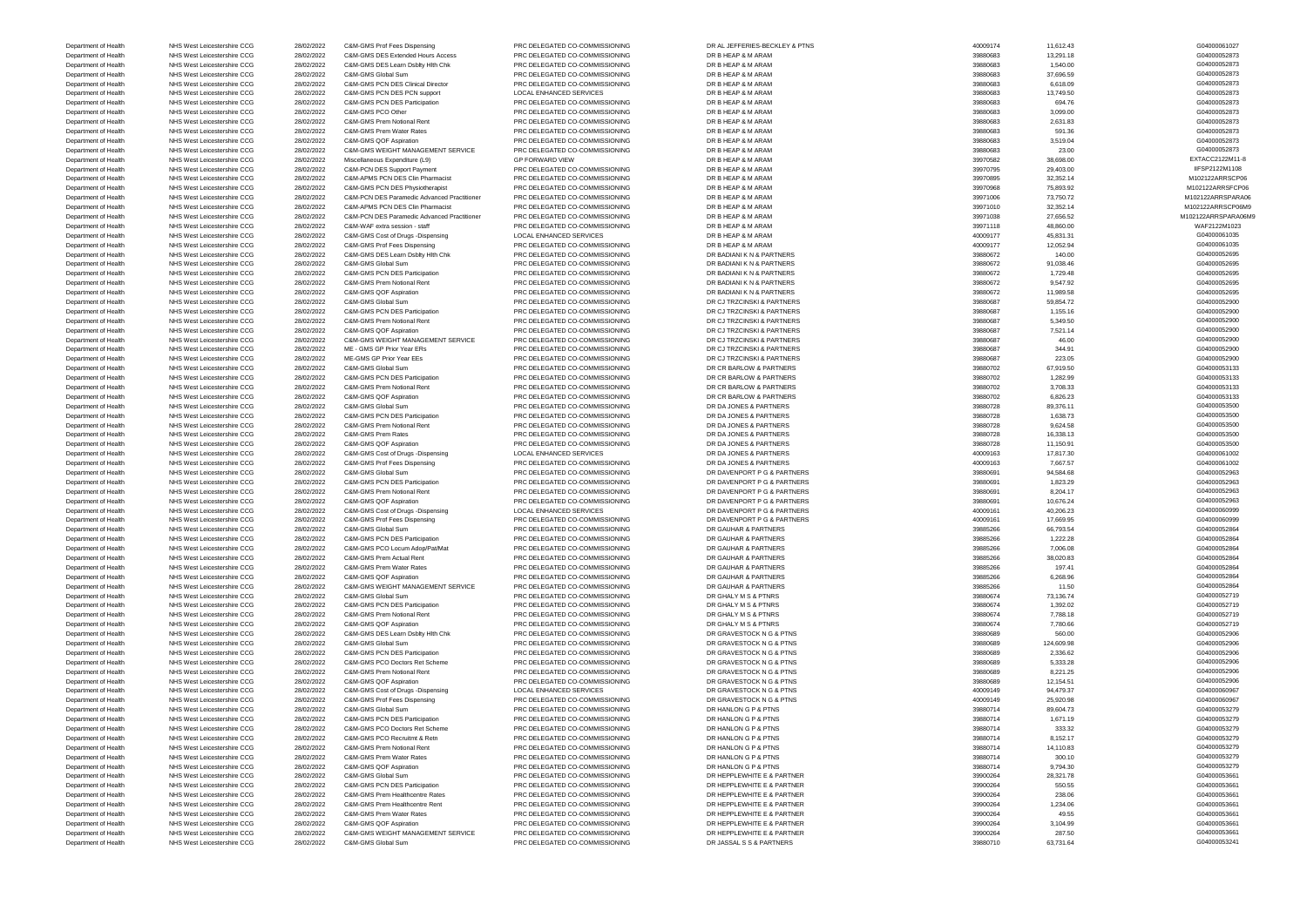Department of Health NHS West Leicestershire CCG 28/02/2022 C&M-GMS PCN DES Participation PRC DELEGATED CO-COMMISSIONING DR JASSAL S S & PARTNERS 39880710 39880710 1,238.36 39880710 1,238.36 39880710 1,238.36 5 4 ARTNERS 2 Department of Health NHS West Leicestershire CCG 28/02/2022 C&M-GMS PCO Locum Adop/Pat/Mat PRC DELEGATED CO-COMMISSIONING DR JASSAL S S & PARTNERS 39880710 21,618.24 239880710 21,618.24 G04000053241 Department of Health NHS West Leicestershire CCG 28/02/2022 C&M-GMS Prem Notional Rent PRC DELEGATED CO-COMMISSIONING DR JASSAL S S & PARTNERS 39880710 39880710 5,357.17 59880710 5,357.17 59980710 5,357.17 59980710 5,357.1 Department of Health NHS West Leicestershire CCG 28/02/2022 C&M-GMS QOF Aspiration PRC DELEGATED CO-COMMISSIONING DR JASSAL S S & PARTNERS 39880710 89880710 6,399.06 604000053241 Department of Health NHS West Leicestershire CCG 28/02/2022 C&M-GMS DES Learn Dsblty Hlth Chk PRC DELEGATED CO-COMMISSIONING DR KD NEUBERG & PARTNERS 39880706 39880706 560.00 560.00 560.00 560.00 560.00 560.00 G04000053154 Department of Health NHS West Leicestershire CCG 28/02/2022 C&M-GMS Global Sum PRC DELEGATED CO-COMMISSIONING DR KD NEUBERG & PARTNERS 39880706 39880706 Department of Health NHS West Leicestershire CCG 28/02/2022 C&M-GMS PCN DES Participation PRC DELEGATED CO-COMMISSIONING DR KD NEUBERG & PARTNERS 39880706 39880706 1,100.87 39880706 1,100.87 G04000053154 Department of Health NHS West Leicestershire CCG 28/02/2022 C&M-GMS Prem Notional Rent PRC DELEGATED CO-COMMISSIONING DR KD NEUBERG & PARTNERS 39880706 4,813.33 4664000053154 Department of Health NHS West Leicestershire CCG 28/02/2022 C&M-GMS QOF Aspiration PRC DELEGATED CO-COMMISSIONING DR KD NEUBERG & PARTNERS 39880706 39880706 6,741.66 66 6741.66 604000053154 Department of Health NHS West Leicestershire CCG 28/02/2022 C&M-GMS WEIGHT MANAGEMENT SERVICE PRC DELEGATED CO-COMMISSIONING DR KD NEUBERG & PARTNERS 39880706 23.00 23.00 23.00 23.00 S04000053154 Department of Health NHS West Leicestershire CCG 28/02/2022 C&M-GMS Global Sum PRC DELEGATED CO-COMMISSIONING DR KS SHERGILL & PARTNERS 39880724 63,451.01 604000053359 Department of Health NHS West Leicestershire CCG 28/02/2022 C&M-GMS PCN DES Participation PRC DELEGATED CO-COMMISSIONING DR KS SHERGILL & PARTNERS 39880724 39880724 1,171.62 1,171.62 504000053359 Department of Health NHS West Leicestershire CCG 28/02/2022 C&M-GMS PCO Other PRC DELEGATED CO-COMMISSIONING DR KS SHERGILL & PARTNERS 39880724 5,206.00 GMS SHERGILL & PARTNERS Department of Health NHS West Leicestershire CCG 28/02/2022 C&M-GMS Prem Clinical Waste PRC DELEGATED CO-COMMISSIONING DR KS SHERGILL & PARTNERS 39880724 39880724 3,992.72 39880724 3,992.72 G04000053359 Department of Health NHS West Leicestershire CCG 28/02/2022 C&M-GMS Prem Notional Rent PRC DELEGATED CO-COMMISSIONING DR KS SHERGILL & PARTNERS 39880724 39880724 8,940.75 89880724 8,940.75 604000053359 Department of Health NHS West Leicestershire CCG 28/02/2022 C&M-GMS Prem Water Rates PRC DELEGATED CO-COMMISSIONING DR KS SHERGILL & PARTNERS 39880724 264.21 264.21 264.21 264.21 G04000053359 Department of Health NHS West Leicestershire CCG 28/02/2022 C&M-GMS QOF Aspiration PRC DELEGATED CO-COMMISSIONING DR KS SHERGILL & PARTNERS 39880724 39880724 Department of Health NHS West Leicestershire CCG 28/02/2022 C&M-GMS Global Sum PRC DELEGATED CO-COMMISSIONING DR LAKHANI M K 31,459.23 39880734 31,459.23 39880734 31,459.23 G04000053638 Department of Health NHS West Leicestershire CCG 28/02/2022 C&M-GMS PCN DES Participation PRC DELEGATED CO-COMMISSIONING DR LAKHANI M K 39880734 39880734 583.73 583.73 G04000053638 Department of Health NHS West Leicestershire CCG 28/02/2022 C&M-GMS Prem Clinical Waste PRC DELEGATED CO-COMMISSIONING DR LAKHANI M K 39880734 814.76 814.76 814.76 814.000053638 Department of Health NHS West Leicestershire CCG 28/02/2022 C&M-GMS Prem Notional Rent PRC DELEGATED CO-COMMISSIONING DR LAKHANI M K 39880734 39880734 2,458.33 G04000053638 Department of Health NHS West Leicestershire CCG 28/02/2022 C&M-GMS QOF Aspiration PRC DELEGATED CO-COMMISSIONING DR LAKHANI M K 39880734 39880734 3,528.50 39880734 3,528.50 G04000053638 Department of Health NHS West Leicestershire CCG 28/02/2022 C&M-GMS DES Learn Dsblty Hlth Chk PRC DELEGATED CO-COMMISSIONING DR LAWRENCE R W & PTNS 39880743 280.00 280.00 280.00 280.00 C04000053677 Department of Health NHS West Leicestershire CCG 28/02/2022 C&M-GMS Global Sum PRC DELEGATED CO-COMMISSIONING DR LAWRENCE R W & PTNS 39880743 56,049.96 56,049.96 56,049.96 56,049.96 56,049.96 56,049.96 56,049.96 56,049.96 Department of Health NHS West Leicestershire CCG 28/02/2022 C&M-GMS PCN DES Participation PRC DELEGATED CO-COMMISSIONING DR LAWRENCE R W & PTNS 39880743 39880743 1,014.57 39880743 1,014.57 604000053677 Department of Health NHS West Leicestershire CCG 28/02/2022 C&M-GMS Prem Notional Rent PRC DELEGATED CO-COMMISSIONING DR LAWRENCE R W & PTNS 39880743 4,893.75 4,893.75 4,893.75 604000053677 Department of Health NHS West Leicestershire CCG 28/02/2022 C&M-GMS QOF Aspiration PRC DELEGATED CO-COMMISSIONING DR LAWRENCE R W & PTNS 39880743 Department of Health NHS West Leicestershire CCG 28/02/2022 C&M-GMS Global Sum PRC DELEGATED CO-COMMISSIONING DR LEWIS A M & PARTNER 39880732 31,383.29 31,383.29 31,383.29 504000053614 Department of Health NHS West Leicestershire CCG 28/02/2022 C&M-GMS PCN DES Participation PRC DELEGATED CO-COMMISSIONING DR LEWIS A M & PARTNER 39880732 608.75 608.75 608.75 608.79 609000053614 Department of Health NHS West Leicestershire CCG 28/02/2022 C&M-GMS Prem Healthcentre Rates PRC DELEGATED CO-COMMISSIONING DR LEWIS A M & PARTNER 39880732 39880732 365.37 365.37 G04000053614 Department of Health NHS West Leicestershire CCG 28/02/2022 C&M-GMS Prem Healthcentre Rent PRC DELEGATED CO-COMMISSIONING DR LEWIS A M & PARTNER 39880732 1,509.20 1,509.20 1,509.20 604000053614 Department of Health NHS West Leicestershire CCG 28/02/2022 C&M-GMS Prem Water Rates PRC DELEGATED CO-COMMISSIONING DR LEWIS A M & PARTNER 39880732 76.05 76.05 76.05 604000053614 Department of Health NHS West Leicestershire CCG 28/02/2022 C&M-GMS QOF Aspiration PRC DELEGATED CO-COMMISSIONING DR LEWIS A M & PARTNER 39880732 3,771.08 39880732 3,771.08 G04000053614 Department of Health NHS West Leicestershire CCG 28/02/2022 C&M-GMS Global Sum PRC DELEGATED CO-COMMISSIONING DR M MAINI & PARTNERS 39880741 36,790.70 39880741 36,790.70 S04000053672 Department of Health NHS West Leicestershire CCG 28/02/2022 C&M-GMS PCN DES Participation PRC DELEGATED CO-COMMISSIONING DR M MAINI & PARTNERS 39880741 39880741 687.50 697.50 G04000053672 Department of Health NHS West Leicestershire CCG 28/02/2022 C&M-GMS Prem Actual Rent PRC DELEGATED CO-COMMISSIONING DR M MAINI & PARTNERS 39880741 49,027.46 49,027.46 49,027.46 604000053672 Department of Health NHS West Leicestershire CCG 28/02/2022 C&M-GMS QOF Aspiration PRC DELEGATED CO-COMMISSIONING DR M MAINI & PARTNERS 39880741 Department of Health NHS West Leicestershire CCG 28/02/2022 C&M-GMS Global Sum PRC DELEGATED CO-COMMISSIONING DR NN VAGHELA & PARTNERS 39880693 Department of Health NHS West Leicestershire CCG 28/02/2022 C&M-GMS PCN DES Participation PRC DELEGATED CO-COMMISSIONING DR NN VAGHELA & PARTNERS 39880693 39880693 1,453.68 39880693 1,453.68 39880693 1,453.68 G04000052980 Department of Health NHS West Leicestershire CCG 28/02/2022 C&M-GMS Prem Actual Rent PRC DELEGATED CO-COMMISSIONING DR NN VAGHELA & PARTNERS 39880693 9,493.75 9,493.75 9,493.75 (604000052980 Department of Health NHS West Leicestershire CCG 28/02/2022 C&M-GMS QOF Aspiration PRC DELEGATED CO-COMMISSIONING DR NN VAGHELA & PARTNERS 39880693 39880693 3,631.10 39880693 3,631.10 G04000052980 Department of Health NHS West Leicestershire CCG 28/02/2022 C&M-GMS Global Sum PRC DELEGATED CO-COMMISSIONING DR OSBORNE N W & PTNS 39880738 5880738 Department of Health NHS West Leicestershire CCG 28/02/2022 C&M-GMS PCN DES Participation PRC DELEGATED CO-COMMISSIONING DR OSBORNE N W & PTNS 39880738 39880738 1,113.30 39880738 1,113.30 504000053654 Department of Health NHS West Leicestershire CCG 28/02/2022 C&M-GMS Prem Notional Rent PRC DELEGATED CO-COMMISSIONING DR OSBORNE N W & PTNS 39880738 4,633.33 46633.33 46633.33 4664000053654 Department of Health NHS West Leicestershire CCG 28/02/2022 C&M-GMS QOF Aspiration PRC DELEGATED CO-COMMISSIONING DR OSBORNE N W & PTNS 39880738 39880738 6,343.84 664000053654 Department of Health NHS West Leicestershire CCG 28/02/2022 C&M-GMS WEIGHT MANAGEMENT SERVICE PRC DELEGATED CO-COMMISSIONING DR OSBORNE N W & PTNS 39880738 69.00 604000053654 Department of Health NHS West Leicestershire CCG 28/02/2022 C&M-GMS Global Sum PRC DELEGATED CO-COMMISSIONING DR PARKINSON A M I & PTNRS 39880716 89,573.82 39880716 89,573.82 G04000053282 Department of Health NHS West Leicestershire CCG 28/02/2022 C&M-GMS PCN DES Participation PRC DELEGATED CO-COMMISSIONING DR PARKINSON A M I & PTNRS 39880716 Department of Health NHS West Leicestershire CCG 28/02/2022 C&M-GMS Prem Actual Rent PRC DELEGATED CO-COMMISSIONING DR PARKINSON A M I & PTNRS 39880716 39880716 50,035.42 50,035.42 G04000053282 Department of Health NHS West Leicestershire CCG 28/02/2022 C&M-GMS Prem Water Rates PRC DELEGATED CO-COMMISSIONING DR PARKINSON A M I & PTNRS 39880716 739880716 Department of Health NHS West Leicestershire CCG 28/02/2022 C&M-GMS QOF Aspiration PRC DELEGATED CO-COMMISSIONING DR PARKINSON A M I & PTNRS 39880716 39880716 10,633.23 10 504000053282 Department of Health NHS West Leicestershire CCG 28/02/2022 C&M-GMS DES Learn Dsblty Hlth Chk PRC DELEGATED CO-COMMISSIONING DR PARWAIZ P 39880704 280.00 280.00 280.00 280.00 C04000053145 Department of Health NHS West Leicestershire CCG 28/02/2022 C&M-GMS Global Sum PRC DELEGATED CO-COMMISSIONING DR PARWAIZ P 39880704 31,750.35 39880704 31,750.35 G04000053145 Department of Health NHS West Leicestershire CCG 28/02/2022 C&M-GMS PCN DES Participation PRC DELEGATED CO-COMMISSIONING DR PARWAIZ P 39880704 568.35 568.35 G04000053145 Department of Health NHS West Leicestershire CCG 28/02/2022 C&M-GMS Prem Notional Rent PRC DELEGATED CO-COMMISSIONING DR PARWAIZ P 39880704 Department of Health NHS West Leicestershire CCG 28/02/2022 C&M-GMS QOF Aspiration PRC DELEGATED CO-COMMISSIONING DR PARWAIZ P 39880704 39880704 3,685.96 39880704 3,685.96 G04000053145 Department of Health NHS West Leicestershire CCG 28/02/2022 C&M-GMS WEIGHT MANAGEMENT SERVICE PRC DELEGATED CO-COMMISSIONING DR PARWAIZ P 39880704 39880704 34.50 39880704 34.50 G04000053145 Department of Health NHS West Leicestershire CCG 28/02/2022 C&M-GMS Global Sum PRC DELEGATED CO-COMMISSIONING DR PULMAN N H R & PTNS 39880736 39880736 108,499.60 108,499.60 108,499.60 604000053649 Department of Health NHS West Leicestershire CCG 28/02/2022 C&M-GMS PCN DES Participation PRC DELEGATED CO-COMMISSIONING DR PULMAN N H R & PTNS 39880736 29880736 Department of Health NHS West Leicestershire CCG 28/02/2022 C&M-GMS PCO Doctors Ret Scheme PRC DELEGATED CO-COMMISSIONING DR PULMAN N H R & PTNS 39880736 3,999.96 3,999.96 3,999.96 3,999.96 3,999.96 504000053649 Department of Health NHS West Leicestershire CCG 28/02/2022 C&M-GMS QOF Aspiration PRC DELEGATED CO-COMMISSIONING DR PULMAN N H R & PTNS 39880736 39880736 Department of Health NHS West Leicestershire CCG 28/02/2022 C&M-GMS DES Learn Dsblty Hlth Chk PRC DELEGATED CO-COMMISSIONING DR SCOTT S A & PTNRS 79880708 79880708 Department of Health NHS West Leicestershire CCG 28/02/2022 C&M-GMS Global Sum PRC DELEGATED CO-COMMISSIONING DR SCOTT S A & PTNRS 39880708 88,541.94 88,541.94 604000053209 Department of Health NHS West Leicestershire CCG 28/02/2022 C&M-GMS PCN DES Participation PRC DELEGATED CO-COMMISSIONING DR SCOTT S A & PTNRS 39880708 39880708 1,652.00 1,652.00 604000053209 Department of Health NHS West Leicestershire CCG 28/02/2022 C&M-GMS Prem Actual Rent PRC DELEGATED CO-COMMISSIONING DR SCOTT S A & PTNRS 29880708 2880708 Department of Health NHS West Leicestershire CCG 28/02/2022 C&M-GMS Prem Clinical Waste PRC DELEGATED CO-COMMISSIONING DR SCOTT S A & PTNRS 39880708 39880708 207.22 207.22 GMO00053209 Department of Health NHS West Leicestershire CCG 28/02/2022 C&M-GMS Prem Healthcentre Rates PRC DELEGATED CO-COMMISSIONING DR SCOTT S A & PTNRS 39880708 39880708 1,503.90 1,503.90 504000053209 Department of Health NHS West Leicestershire CCG 28/02/2022 C&M-GMS Prem Healthcentre Rent PRC DELEGATED CO-COMMISSIONING DR SCOTT S A & PTNRS 39880708 39880708 9,420.00 9,420.00 S04000053209 Department of Health NHS West Leicestershire CCG 28/02/2022 C&M-GMS Prem Water Rates PRC DELEGATED CO-COMMISSIONING DR SCOTT S A & PTNRS 39880708 39880708 190.73 190.73 G04000053209 Department of Health NHS West Leicestershire CCG 28/02/2022 C&M-GMS QOF Aspiration PRC DELEGATED CO-COMMISSIONING DR SCOTT S A & PTNRS 39880708 39880708 10,176.19 1000053209 Department of Health NHS West Leicestershire CCG 28/02/2022 C&M-GMS Global Sum PRC DELEGATED CO-COMMISSIONING DR SIMPSON N H R & PTNRS 39880697 63,423.42 663,423.42 663,423.42 G04000053085 Department of Health NHS West Leicestershire CCG 28/02/2022 C&M-GMS PCN DES Participation PRC DELEGATED CO-COMMISSIONING DR SIMPSON N H R & PTNRS 39880697 39880697 1,196.60 1,196.60 504000053085 Department of Health NHS West Leicestershire CCG 28/02/2022 C&M-GMS PCO Doctors Ret Scheme PRC DELEGATED CO-COMMISSIONING DR SIMPSON N H R & PTNRS 39880697 39880697 1,333.28 1,333.28 504000053085 Department of Health NHS West Leicestershire CCG 28/02/2022 C&M-GMS Prem Clinical Waste PRC DELEGATED CO-COMMISSIONING DR SIMPSON N H R & PTNRS 39880697 39880697 141.82 141.82 G04000053085 Department of Health NHS West Leicestershire CCG 28/02/2022 C&M-GMS Prem Healthcentre Rates PRC DELEGATED CO-COMMISSIONING DR SIMPSON N H R & PTNRS 39880697 Department of Health NHS West Leicestershire CCG 28/02/2022 C&M-GMS Prem Healthcentre Rent PRC DELEGATED CO-COMMISSIONING DR SIMPSON N H R & PTNRS 39880697 3,380.08 39880697 3,380.08 G04000053085 Department of Health NHS West Leicestershire CCG 28/02/2022 C&M-GMS Prem Water Rates PRC DELEGATED CO-COMMISSIONING DR SIMPSON N H R & PTNRS 39880697 156.13 156.13 G04000053085 Department of Health NHS West Leicestershire CCG 28/02/2022 C&M-GMS QOF Aspiration PRC DELEGATED CO-COMMISSIONING DR SIMPSON N H R & PTNRS 2002 2002 2002 2002 CAM-GMS Global Sum PRC DELEGATED CO-COMMISSIONING DR SJC CLAY Department of Health NHS West Leicestershire CCG 28/02/2022 C&M-GMS Global Sum PRC DELEGATED CO-COMMISSIONING DR SJC CLAY DR SJC CLAY 39880749 Department of Health NHS West Leicestershire CCG 28/02/2022 C&M-GMS PCN DES Participation PRC DELEGATED CO-COMMISSIONING DR SJC CLAY DR SJC CLAY 39880749 458.60 458.60 458.60 604000053700 Department of Health NHS West Leicestershire CCG 28/02/2022 C&M-GMS Prem Notional Rent PRC DELEGATED CO-COMMISSIONING DR SJC CLAY DR SJC CLAY 39880749 1,583.33 16604000053700 Department of Health NHS West Leicestershire CCG 28/02/2022 C&M-GMS Prem Water Rates PRC DELEGATED CO-COMMISSIONING DR SJC CLAY DR STC CLAY 39880749 213.26 213.26 213.26 G04000053700 Department of Health NHS West Leicestershire CCG 28/02/2022 C&M-GMS QOF Aspiration PRC DELEGATED CO-COMMISSIONING DR SJC CLAY DR STC CLAY 39880749 2,650.55 39880749 2,650.55 G04000053700 Department of Health NHS West Leicestershire CCG 28/02/2022 C&M-GMS Global Sum PRC DELEGATED CO-COMMISSIONING DR WILLMOTT N J & PTNRS 39880722 79,549.41 79,549.41 604000053346 Department of Health NHS West Leicestershire CCG 28/02/2022 C&M-GMS PCN DES Participation PRC DELEGATED CO-COMMISSIONING DR WILLMOTT N J & PTNRS 39880722 1,512.95 39880722 1,512.95 604000053346

| G04000053241      |
|-------------------|
| G04000053241      |
| G04000053241      |
|                   |
| G04000053241      |
| G04000053154      |
| G04000053154      |
| G04000053154      |
| G04000053154      |
|                   |
| G04000053154      |
| G04000053154      |
| G04000053359      |
| G04000053359      |
| G04000053359      |
| G04000053359      |
|                   |
| G04000053359      |
| G04000053359      |
| G04000053359      |
|                   |
| G04000053638      |
| G04000053638      |
| G04000053638      |
| G04000053638      |
|                   |
| G04000053638      |
| G04000053677      |
| G04000053677      |
| G04000053677      |
|                   |
| G04000053677      |
| G04000053677      |
| G04000053614      |
| G04000053614      |
| G04000053614      |
|                   |
| G04000053614      |
| G04000053614      |
| G04000053614      |
|                   |
| G04000053672      |
| G04000053672      |
| G04000053672      |
| G04000053672      |
|                   |
| G04000052980      |
| G04000052980      |
| G04000052980      |
| G04000052980      |
|                   |
| G04000053654      |
|                   |
| G04000053654      |
| G04000053654      |
|                   |
| G04000053654      |
| G04000053654      |
| G04000053282      |
| G04000053282      |
| G04000053282      |
|                   |
| G04000053282      |
| G04000053282      |
| G04000053145      |
| 604000053145<br>C |
|                   |
| G04000053145      |
| G04000053145      |
| G04000053145      |
| G04000053145      |
|                   |
| G04000053649      |
| G04000053649      |
| G04000053649      |
| G04000053649      |
| G04000053209      |
|                   |
| G04000053209      |
| G04000053209      |
| G04000053209      |
|                   |
| G04000053209      |
| G04000053209      |
| G04000053209      |
| G04000053209      |
| G04000053209      |
| G04000053085      |
|                   |
| G04000053085      |
| G04000053085      |
| G04000053085      |
| G04000053085      |
|                   |
| G04000053085      |
| G04000053085      |
| G04000053085      |
| G04000053700      |
|                   |
| G04000053700      |
| G04000053700      |
| G04000053700      |
| G04000053700      |
| G04000053346      |

|   |           |  | 1,238.36<br>21,618.24 |  |
|---|-----------|--|-----------------------|--|
|   |           |  |                       |  |
|   |           |  | 5,357.17              |  |
|   |           |  | 6,399.06              |  |
|   |           |  | 560.00                |  |
|   |           |  | 57,566.30             |  |
|   |           |  | 1,100.87              |  |
|   |           |  | 4,813.33              |  |
|   |           |  | 6,741.66              |  |
|   |           |  | 23.00                 |  |
|   |           |  | 63,451.01             |  |
|   |           |  | 1,171.62              |  |
|   |           |  | 5,206.00              |  |
|   |           |  | 3,992.72              |  |
|   |           |  | 8,940.75              |  |
|   |           |  | 264.21                |  |
|   |           |  |                       |  |
|   |           |  | 6,918.09              |  |
|   |           |  | 31,459.23             |  |
|   |           |  | 583.73                |  |
|   |           |  | 814.76                |  |
|   |           |  | 2,458.33              |  |
|   |           |  | 3,528.50              |  |
|   |           |  | 280.00                |  |
|   |           |  | 56,049.96             |  |
|   |           |  | 1,014.57              |  |
|   |           |  | 4,893.75              |  |
|   |           |  | 5,413.65              |  |
|   |           |  | 31,383.29             |  |
|   |           |  | 608.75                |  |
|   |           |  | 365.37                |  |
|   |           |  | 1,509.20              |  |
|   |           |  | 76.05                 |  |
|   |           |  |                       |  |
|   |           |  | 3,771.08              |  |
|   |           |  | 36,790.70             |  |
|   |           |  | 687.50                |  |
|   |           |  | 49,027.46             |  |
|   |           |  | 4,026.19              |  |
| 7 | 7         |  | ,561.49               |  |
|   |           |  | 1,453.68              |  |
|   |           |  | 9,493.75              |  |
|   |           |  | 3,631.10              |  |
|   |           |  | 58,615.26             |  |
|   |           |  | 1,113.30              |  |
|   |           |  | 4,633.33              |  |
|   |           |  | 6,343.84              |  |
|   |           |  | 69.00                 |  |
|   |           |  | 89,573.82             |  |
|   |           |  |                       |  |
|   |           |  | 1,760.08              |  |
|   |           |  |                       |  |
|   | 50,035.42 |  |                       |  |
|   |           |  | 720.56                |  |
|   |           |  | 10,633.23             |  |
|   |           |  | 280.00                |  |
|   |           |  | 31,750.35             |  |
|   |           |  | 568.35                |  |
|   |           |  |                       |  |
|   |           |  | 2,543.75<br>3,685.96  |  |
|   |           |  | 34.50                 |  |
|   |           |  | 108,499.60            |  |
|   |           |  |                       |  |
|   |           |  | 2,063.60              |  |
|   |           |  | 3,999.96              |  |
|   |           |  | 12,418.95             |  |
|   |           |  | 700.00                |  |
|   |           |  | 88,541.94             |  |
|   |           |  | 1,652.00              |  |
|   |           |  | 273.67                |  |
|   |           |  | 207.22                |  |
|   |           |  | 1,503.90              |  |
|   |           |  | 9,420.00              |  |
|   |           |  | 190.73                |  |
|   |           |  | 10,176.19             |  |
|   |           |  | 63,423.42             |  |
|   |           |  | 1,196.60              |  |
|   |           |  | 1,333.28              |  |
|   |           |  | 141.82                |  |
|   |           |  | 775.94                |  |
|   |           |  | 3,380.08              |  |
|   |           |  | 156.13                |  |
|   |           |  | 7,144.91              |  |
|   |           |  |                       |  |
|   |           |  | 24,175.33             |  |
|   |           |  | 458.60                |  |
|   |           |  | 1,583.33              |  |
|   |           |  | 213.26                |  |
|   |           |  | 2,650.55              |  |
|   |           |  | 79,549.41<br>1,512.95 |  |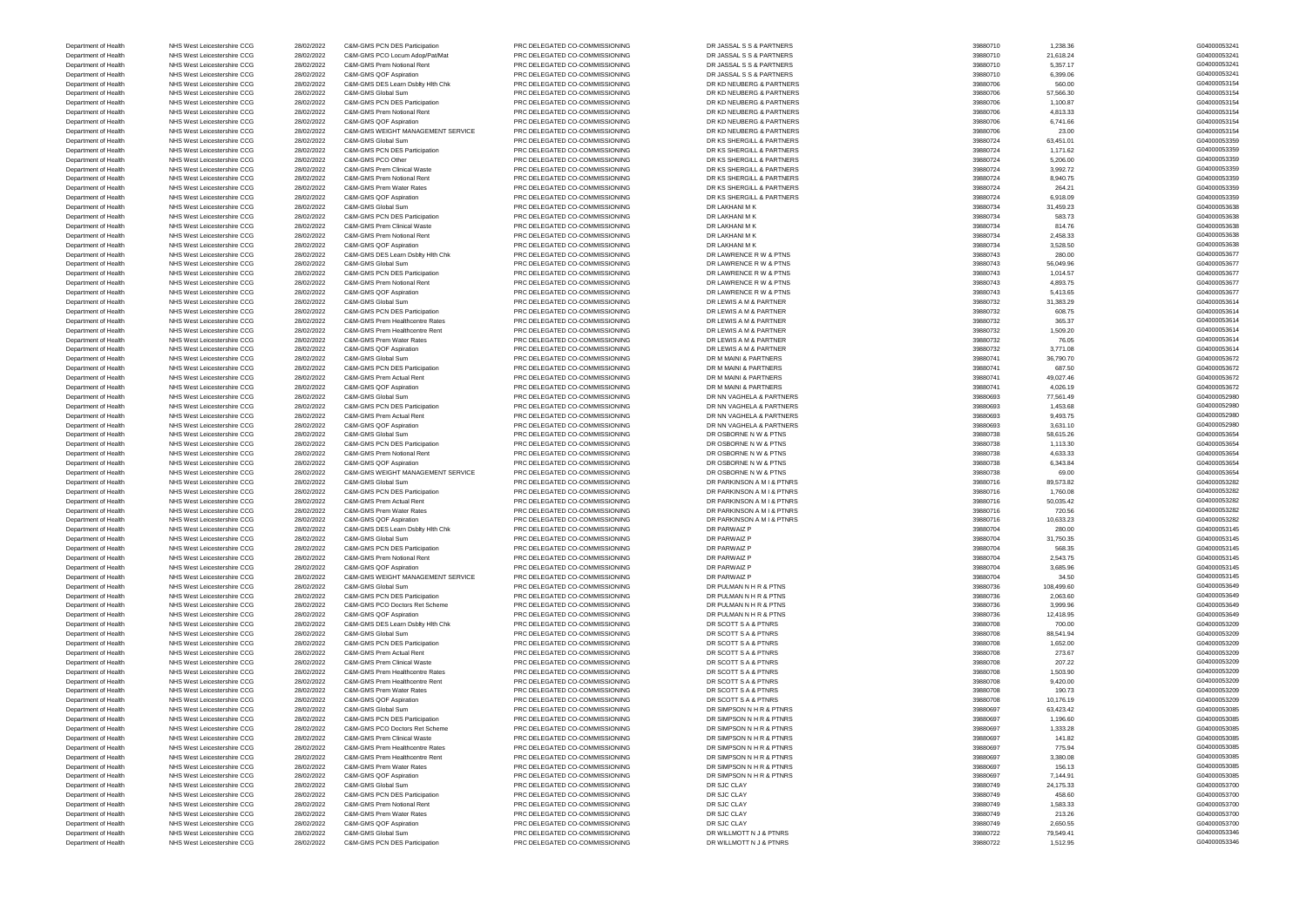Department of Health NHS West Leicestershire CCG 28/02/2022 C&M-GMS DES Learn Dsblty Hlth Chk PRC DELEGATED CO-COMMISSIONING OLD SCHOOL SURGERY (THE) 39880751 39880751 420.00 876637177 6604000053767

Department of Health NHS West Leicestershire CCG 28/02/2022 Clinical&Medical-Independent Sector ACUTE COMMISSIONING NUFFIELD HEALTH 40017071 40017071 (67,618.39) 564291137 FPSC002821CN

Department of Health NHS West Leicestershire CCG 28/02/2022 C&M-GMS Prem Actual Rent PRC DELEGATED CO-COMMISSIONING DR WILLMOTT N J & PTNRS 39880722 2,880.99 2,880.99 2,880.99 2,880.99 C04000053346 Department of Health NHS West Leicestershire CCG 28/02/2022 C&M-GMS Prem Notional Rent PRC DELEGATED CO-COMMISSIONING DR WILLMOTT N J & PTNRS 39880722 1,700.00 1,700.00 1,700.00 504000053346 Department of Health NHS West Leicestershire CCG 28/02/2022 C&M-GMS QOF Aspiration PRC DELEGATED CO-COMMISSIONING DR WILLMOTT N J & PTNRS 39880722 39880722 9,788.53 99880722 9,788.53 G04000053346 Department of Health NHS West Leicestershire CCG 28/02/2022 C&M-GMS WEIGHT MANAGEMENT SERVICE PRC DELEGATED CO-COMMISSIONING DR WILLMOTT N J & PTNRS 39880722 11.50 11.50 11.50 504000053346 Department of Health NHS West Leicestershire CCG 28/02/2022 C&M-GMS Cost of Drugs -Dispensing LOCAL ENHANCED SERVICES DR WILLMOTT N J & PTNRS 40009170 17,550.34 40009170 17,550.34 G04000061017 Department of Health NHS West Leicestershire CCG 28/02/2022 C&M-GMS Prof Fees Dispensing PRC DELEGATED CO-COMMISSIONING DR WILLMOTT N J & PTNRS 40009170 8,533.64 40009170 8,533.64 G04000061017 Department of Health NHS West Leicestershire CCG 28/02/2022 Hcare Srv Rec NHS Trust AMBULANCE SERVICES EAST MIDLANDS AMBULANCE SERVICE NHS TRUST 39851441 1,158,264.23 RX9NFT04VFEB22 Department of Health NHS West Leicestershire CCG 28/02/2022 Hcare Srv Rec NHS Trust ACUTE COMMISSIONING GEORGE ELIOT HOSPITAL NHS TRUST 39851444 3,155,593.47 GB 654922420 RLTNFT04VFEB22 Department of Health NHS West Leicestershire CCG 28/02/2022 C&M-GMS Global Sum PRC DELEGATED CO-COMMISSIONING GROBY SURGERY GROBY SURGERY 39900249 24,657.48 24657.48 G04000052834 Department of Health NHS West Leicestershire CCG 28/02/2022 C&M-GMS PCN DES Participation PRC DELEGATED CO-COMMISSIONING GROBY SURGERY GROBY SURGERY 39900249 472.67 472.67 472.67 604000052834 Department of Health NHS West Leicestershire CCG 28/02/2022 C&M-GMS Prem Notional Rent PRC DELEGATED CO-COMMISSIONING GROBY SURGERY STREET STREET AND 39900249 1,354.17 39900249 1,354.17 G04000052834 Department of Health NHS West Leicestershire CCG 28/02/2022 C&M-GMS QOF Aspiration PRC DELEGATED CO-COMMISSIONING GROBY SURGERY GROBY SURGERY 39900249 2,864.51 2,864.51 G04000052834 Department of Health NHS West Leicestershire CCG 28/02/2022 C&M-GMS WEIGHT MANAGEMENT SERVICE PRC DELEGATED CO-COMMISSIONING GROBY SURGERY 39900249 23.00 23.00 23.00 23.00 23.00 G04000052834 Department of Health NHS West Leicestershire CCG 28/02/2022 C&M-GMS DES Learn Dsblty Hlth Chk PRC DELEGATED CO-COMMISSIONING HEATH LANE SURGERY 39880681 39880681 1,260.00 1604000052855 Department of Health NHS West Leicestershire CCG 28/02/2022 C&M-GMS Global Sum PRC DELEGATED CO-COMMISSIONING HEATH LANE SURGERY 39880681 39880681 113,537.92 504000052855 Department of Health NHS West Leicestershire CCG 28/02/2022 C&M-GMS PCN DES Participation PRC DELEGATED CO-COMMISSIONING HEATH LANE SURGERY 39880681 39880681 2,143.15 2,143.15 G04000052855 Department of Health NHS West Leicestershire CCG 28/02/2022 C&M-GMS Prem Clinical Waste PRC DELEGATED CO-COMMISSIONING HEATH LANE SURGERY 39880681 2,447.95 2,447.95 G04000052855<br>Department of Health NHS West Leicestershire Department of Health NHS West Leicestershire CCG 28/02/2022 C&M-GMS Prem Notional Rent PRC DELEGATED CO-COMMISSIONING HEATH LANE SURGERY 39880681 39880681 9,450.00 9,450.00 9,450.00 G04000052855 Department of Health NHS West Leicestershire CCG 28/02/2022 C&M-GMS Prem Water Rates PRC DELEGATED CO-COMMISSIONING HEATH LANE SURGERY 39880681 39880681 896.83 8968681 896.83 G04000052855 Department of Health NHS West Leicestershire CCG 28/02/2022 C&M-GMS QOF Aspiration PRC DELEGATED CO-COMMISSIONING HEATH LANE SURGERY 39880681 39880681 14,509.69 14,509.69 G04000052855 Department of Health NHS West Leicestershire CCG 28/02/2022 ME-GMS GP Pension EEs PRC DELEGATED CO-COMMISSIONING HEATH LANE SURGERY 39880681 39880681 607.85 607.85 G04000052855 Department of Health NHS West Leicestershire CCG 28/02/2022 ME-GMS GP Pension ERs PRC DELEGATED CO-COMMISSIONING HEATH LANE SURGERY 39880681 39880681 647.47 647.47 6644000052855 Department of Health NHS West Leicestershire CCG 28/02/2022 C&M-APMS Contract Value PRC DELEGATED CO-COMMISSIONING HINCKLEY & BOSWORTH MEDICAL ALLIANCE 39768234 39768234 48,501.45 48,501.45 6040000051802 Department of Health NHS West Leicestershire CCG 28/02/2022 C&M-APMS DES Extended Hours Access PRC DELEGATED CO-COMMISSIONING HINCKLEY & BOSWORTH MEDICAL ALLIANCE 39768234 39768234 14,193.57 14,193.57 G04000051802 Department of Health NHS West Leicestershire CCG 28/02/2022 C&M-APMS PCN DES Clinical Director PRC DELEGATED CO-COMMISSIONING HINCKLEY & BOSWORTH MEDICAL ALLIANCE 39768234 7,067.42 7,067.42 604000051802 Department of Health NHS West Leicestershire CCG 28/02/2022 C&M-APMS PCN DES PCN support LOCAL ENHANCED SERVICES HINCKLEY & BOSWORTH MEDICAL ALLIANCE 39768234 3768234 14,683.00 14,683.00 G04000051802 Department of Health NHS West Leicestershire CCG 28/02/2022 C&M-APMS PCN DES Participation PRC DELEGATED CO-COMMISSIONING HINCKLEY & BOSWORTH MEDICAL ALLIANCE 39768234 789.19 789.19 789.19 G04000051802 Department of Health NHS West Leicestershire CCG 28/02/2022 C&M-APMS Prem Clinical Waste PRC DELEGATED CO-COMMISSIONING HINCKLEY & BOSWORTH MEDICAL ALLIANCE 39768234 39768234 48.22 48.02 604000051802 Department of Health NHS West Leicestershire CCG 28/02/2022 C&M-APMS Prem Healthcentre Rent PRC DELEGATED CO-COMMISSIONING HINCKLEY & BOSWORTH MEDICAL ALLIANCE 39768234 39768234 4,552.00 4,552.00 4,552.00 604000051802 Department of Health NHS West Leicestershire CCG 28/02/2022 C&M-APMS Prem Rates PRC DELEGATED CO-COMMISSIONING HINCKLEY & BOSWORTH MEDICAL ALLIANCE 39768234 39768234 846.09 846.09 G04000051802 Department of Health NHS West Leicestershire CCG 28/02/2022 C&M-APMS Prem Water Rates PRC DELEGATED CO-COMMISSIONING HINCKLEY & BOSWORTH MEDICAL ALLIANCE 39768234 39768234 197.79 197.79 G04000051802 Department of Health NHS West Leicestershire CCG 28/02/2022 C&M-APMS QOF Aspiration PRC DELEGATED CO-COMMISSIONING HINCKLEY & BOSWORTH MEDICAL ALLIANCE 39768234 39768234 4,546.18 4,546.18 504000051802 Department of Health NHS West Leicestershire CCG 28/02/2022 C&M-APMS WEIGHT MANAGEMENT SERVICE PRC DELEGATED CO-COMMISSIONING HINCKLEY & BOSWORTH MEDICAL ALLIANCE 39768234 39768234 69.00 604000051802 Department of Health NHS West Leicestershire CCG 28/02/2022 Apprenticeship Levy Payable BALANCE SHEET HMRC HMRC 39916333 251.00 654457614 120PJ005699732210 Department of Health NHS West Leicestershire CCG 28/02/2022 Income tax <1Yr BALANCE SHEET HMRC HMRC 39916333 48,907.22 654457614 120PJ005699732210 Department of Health NHS West Leicestershire CCG 28/02/2022 Income tax <1Yr-Student Loans BALANCE SHEET HMRC HMRC 39916333 628.00 654457614 120PJ005699732210 Department of Health NHS West Leicestershire CCG 28/02/2022 National Insurance < 1 yr-NI- ERS BALANCE SHEET HMRC HMRC 39916333 33,501.05 654457614 120PJ005699732210 Department of Health NHS West Leicestershire CCG 28/02/2022 National Insurance < 1 yr-NI-EES BALANCE SHEET HMRC HMRC 39916333 22,973.02 654457614 120PJ005699732210 Department of Health NHS West Leicestershire CCG 28/02/2022 Statutory Mat Pay < 1 yr BALANCE SHEET HMRC NHRC 39916333 (559.24) 654457614 120PJ005699732210 Department of Health NHS West Leicestershire CCG 28/02/2022 C&M-GMS Global Sum PRC DELEGATED CO-COMMISSIONING IBSTOCK & BARLESTONE SURGERIES 39880676 94,992.11 94,992.11 CO4000052769 94,992.11 G04000052769 94,992.11 G04000 Department of Health NHS West Leicestershire CCG 28/02/2022 C&M-GMS PCN DES Participation PRC DELEGATED CO-COMMISSIONING IBSTOCK & BARLESTONE SURGERIES 39880676 39880676 1,839.43 G04000052769 Department of Health NHS West Leicestershire CCG 28/02/2022 C&M-GMS Prem Clinical Waste PRC DELEGATED CO-COMMISSIONING IBSTOCK & BARLESTONE SURGERIES 39880676 579.43 579.43 579.43 G04000052769 Department of Health NHS West Leicestershire CCG 28/02/2022 C&M-GMS Prem Notional Rent PRC DELEGATED CO-COMMISSIONING IBSTOCK & BARLESTONE SURGERIES 39880676 8,558.33 89880676 8,558.33 G04000052769 Department of Health NHS West Leicestershire CCG 28/02/2022 C&M-GMS Prem Water Rates PRC DELEGATED CO-COMMISSIONING IBSTOCK & BARLESTONE SURGERIES 39880676 39880676 120.79 120.79 G04000052769 Department of Health NHS West Leicestershire CCG 28/02/2022 C&M-GMS QOF Aspiration PRC DELEGATED CO-COMMISSIONING IBSTOCK & BARLESTONE SURGERIES 39880676 39880676 10,235.35 604000052769 Department of Health NHS West Leicestershire CCG 28/02/2022 C&M-GMS WEIGHT MANAGEMENT SERVICE PRC DELEGATED CO-COMMISSIONING IBSTOCK & BARLESTONE SURGERIES 39880676 23.00 23.00 23.00 23.00 39880676 23.00 C04000052769 Department of Health NHS West Leicestershire CCG 28/02/2022 C&M-GMS Cost of Drugs -Dispensing LOCAL ENHANCED SERVICES IBSTOCK & BARLESTONE SURGERIES 40009146 19,153.45 40009146 19,153.45 G04000060961 Department of Health NHS West Leicestershire CCG 28/02/2022 C&M-GMS Prof Fees Dispensing PRC DELEGATED CO-COMMISSIONING IBSTOCK & BARLESTONE SURGERIES 40009146 6,255.58 6604000060961 Department of Health NHS West Leicestershire CCG 28/02/2022 Cont Care- Adult 100% Fully Funded CHC ADULT FULLY FUNDED LEICESTERSHIRE COUNTY COUNCIL 29 20 0000570 29,681.97 115337102 100085468 Department of Health NHS West Leicestershire CCG 28/02/2022 Cont Care- Adult 100% Fully Funded CHC ADULT FULLY FUNDED LEICESTERSHIRE COUNTY COUNCIL 39725992 41,244.49 115337102 100083309 Department of Health NHS West Leicestershire CCG 28/02/2022 Cont Care- Adult 100% Fully Funded CHC ADULT FULLY FUNDED LEICESTERSHIRE COUNTY COUNCIL 2000 20000000 39860893 40,161.78 115337102 100085628 Department of Health NHS West Leicestershire CCG 28/02/2022 Cont Care- Adult 100% Fully Funded CHC ADULT FULLY FUNDED LEICESTERSHIRE COUNTY COUNCIL 2000 2000417 170,488.10 115337102 100077420 Department of Health NHS West Leicestershire CCG 28/02/2022 Cont Care- Adult 100% Fully Funded CHC ADULT FULLY FUNDED LEICESTERSHIRE COUNTY COUNCIL 40016977 429,826.00 115337102 100092591 Department of Health NHS West Leicestershire CCG 28/02/2022 Computer Hardware Purch PRIMARY CARE IT LEICESTERSHIRE PARTNERSHIRE PARTNERSHIP NHS TRUST 39782153 (31,297.92) 654969872 64355<br>Department of Health NHS West Leice Department of Health NHS West Leicestershire CCG 28/02/2022 Computer Hardware Purch PRIMARY CARE IT COMES DESCESTERSHIRE PARTNERSHIRE PARTNERSHIP NHS TRUST 200852289 26,085.60 654969872 52175 Department of Health NHS West Leicestershire CCG 28/02/2022 Computer Hardware Purch PRIMARY CARE IT COMES ELECESTERSHIRE PARTNERSHIP NHS TRUST 39782293 31,297.92 52174 Department of Health NHS West Leicestershire CCG 28/02/2022 Hcare Srv Rec NHS Trust MENTAL HEALTH CONTRACTS LEICESTERSHIRE PARTNERSHIP NHS TRUST 39851446 6,382,447.00 654969872 RT5NFT04VFEB22 Department of Health NHS West Leicestershire CCG 28/02/2022 Computer Hardware Purch PRIMARY CARE IT A Department Department Purch Department of Health 40016611 58,440.00 654969872 52655 Department of Health NHS West Leicestershire CCG 28/02/2022 Computer Hardware Purch PRIMARY CARE IT PARTNERSHIP NHS TRUST PARTNERSHIP NHS TRUST AND A 20016622 79,040.52 654969872 654969872 52658 79,040.52 654969872 52658 7 Department of Health NHS West Leicestershire CCG 28/02/2022 Computer Hardware Purch GP FORWARD VIEW LEICESTERSHIRE PARTNERSHIRE PARTNERSHIR MHS TRUST 40016648 42,883.20 654969872 52659 Department of Health NHS West Leicestershire CCG 28/02/2022 Computer Hardware Purch PRIMARY CARE IT PARTNERSHIRE PARTNERSHIRE PARTNERSHIRE PARTNERSHIRE PARTNERSHIRE PARTNERSHIRE PARTNERSHIRE PARTNERSHIRE PARTNERSHIRE PARTN Department of Health NHS West Leicestershire CCG 28/02/2022 Computer Hardware Purch PRIMARY CARE IT PARTNERSHIRE PARTNERSHIRE PARTNERSHIRE PARTNERSHIRE PARTNERSHIRE PARTNERSHIRE PARTNERSHIRE PARTNERSHIRE PARTNERSHIRE PARTN Department of Health NHS West Leicestershire CCG 28/02/2022 Computer Hardware Purch GP HORWARD VIEW LEICESTERSHIRE PARTNERSHIRE PARTNERSHIRE PARTNERSHIRE PARTNERSHIRE PARTNERSHIRE PARTNERSHIRE PARTNERSHIRE PARTNERSHIRE PAR Department of Health NHS West Leicestershire CCG 28/02/2022 Computer Hardware Purch PRIMARY CARE IT PRIMARY CARE IT LEICESTERSHIRE PARTNERSHIP NHS TRUST 40067753 70,890.00 654969872 52653 52653<br>Department of Health NHS Wes Department of Health NHS West Leicestershire CCG 28/02/2022 C&M-GMS Global Sum PRC DELEGATED CO-COMMISSIONING MAPLES FAMILY MEDICAL PRACTICE 39880685 76,043.95 Department of Health NHS West Leicestershire CCG 28/02/2022 C&M-GMS PCN DES Participation PRC DELEGATED CO-COMMISSIONING MAPLES FAMILY MEDICAL PRACTICE 39880685 39880685 1,440.33 G04000052879 Department of Health NHS West Leicestershire CCG 28/02/2022 C&M-GMS Prem Clinical Waste PRC DELEGATED CO-COMMISSIONING MAPLES FAMILY MEDICAL PRACTICE 39880685 2,459.65 2,459.65 2,459.65 39880685 2,459.65 COMOODS2879 2,459. Department of Health NHS West Leicestershire CCG 28/02/2022 C&M-GMS QOF Aspiration PRC DELEGATED CO-COMMISSIONING MAPLES FAMILY MEDICAL PRACTICE 39880685 9,500.76 9,500.76 9,500.76 604000052879 Department of Health NHS West Leicestershire CCG 28/02/2022 C&M-GMS WEIGHT MANAGEMENT SERVICE PRC DELEGATED CO-COMMISSIONING MAPLES FAMILY MEDICAL PRACTICE 39880685 39880685 11.50 11.50 19980685 11.50 11.50 G04000052879 Department of Health NHS West Leicestershire CCG 28/02/2022 Clinical&Medical-Independent Sector ACUTE COMMISSIONING NEW MEDICAL SYSTEMS LTD 39941448 39941448 56,065.33 275051903 6096 Department of Health NHS West Leicestershire CCG 28/02/2022 Hcare Srv Rec NHS CCG-Non Contract URGENT CARE NHS EAST LEICESTERSHIRE AND RUTLAND CCG 39726167 67,586.00 654463328 7016703663 Department of Health NHS West Leicestershire CCG 28/02/2022 Recharge : Received CORPORATE COSTS & SERVICES NHS LEICESTER CITY CCG 39965948 591,000.00 654463426 7017001743 Department of Health NHS West Leicestershire CCG 28/02/2022 Recharge : Received CORPORATE COSTS & SERVICES NHS LEICESTER CITY CCG 39965958 39965958 1,637,000.00 654463426 7017001745 Department of Health NHS West Leicestershire CCG 28/02/2022 Charges from CSU CONTINUING HEALTHCARE ASSESSMENT & SUPPORT NHS MIDLANDS AND LANCASHIRE CSU 39804989 78,258.74 GB 654442045 7312322680 Department of Health NHS West Leicestershire CCG 28/02/2022 Charges from CSU CORPORATE COSTS & SERVICES NHS MIDLANDS AND LANCASHIRE CSU 39804989 74,167.84 GB 654442045 7312322680 Department of Health NHS West Leicestershire CCG 28/02/2022 Charges from CSU QUALITY PREMIUM PROGRAMME NHS MIDLANDS AND LANCASHIRE CSU 39804989 14,443.41 GB 654442045 7312322680 Department of Health NHS West Leicestershire CCG 28/02/2022 C&M-GMS PCN DES Physiotherapist PRC DELEGATED CO-COMMISSIONING NORTH CHARNWOOD GP COMMUNITY NETWORK LTD 39970963 25,573.05 25,573.05 M102122ARRSFCP01 Department of Health NHS West Leicestershire CCG 28/02/2022 C&M-GMS PCN DES Physiotherapist PRC DELEGATED CO-COMMISSIONING NORTH CHARNWOOD GP COMMUNITY NETWORK LTD 39992717 25,573.05 25,573.05 25,573.05 29,992719 25,573.05 Department of Health NHS West Leicestershire CCG 28/02/2022 C&M-GMS PCN DES Physiotherapist PRC DELEGATED CO-COMMISSIONING NORTH CHARNWOOD GP COMMUNITY NETWORK LTD 39992719 25,573.05 25,573.05 25,573.05 Department of Health NHS West Leicestershire CCG 28/02/2022 Hcare Srv Rec NHS Trust ACUTE COMMISSIONING NOTTINGHAM UNIVERSITY HOSPITALS NHS TRUST 39851448 587,609.01 654434827 RX1NFT04VFEB22 Department of Health NHS West Leicestershire CCG 28/02/2022 Clinical&Medical-Independent Sector ACUTE COMMISSIONING NOTTINGHAM WOODTHORPE HOSPITAL 39822064 39822064 159,761.30 159,761.30 04VNWH218 Department of Health NHS West Leicestershire CCG 28/02/2022 Clinical&Medical-Independent Sector ACUTE COMMISSIONING NUFFIELD HEALTH 39822084 39822084 154,472.59 564291137 FPSC002559 Department of Health NHS West Leicestershire CCG 28/02/2022 Clinical&Medical-Independent Sector ACUTE COMMISSIONING NUFFIELD HEALTH 39822086 39822086 27,025.52 564291137 FPSC002567